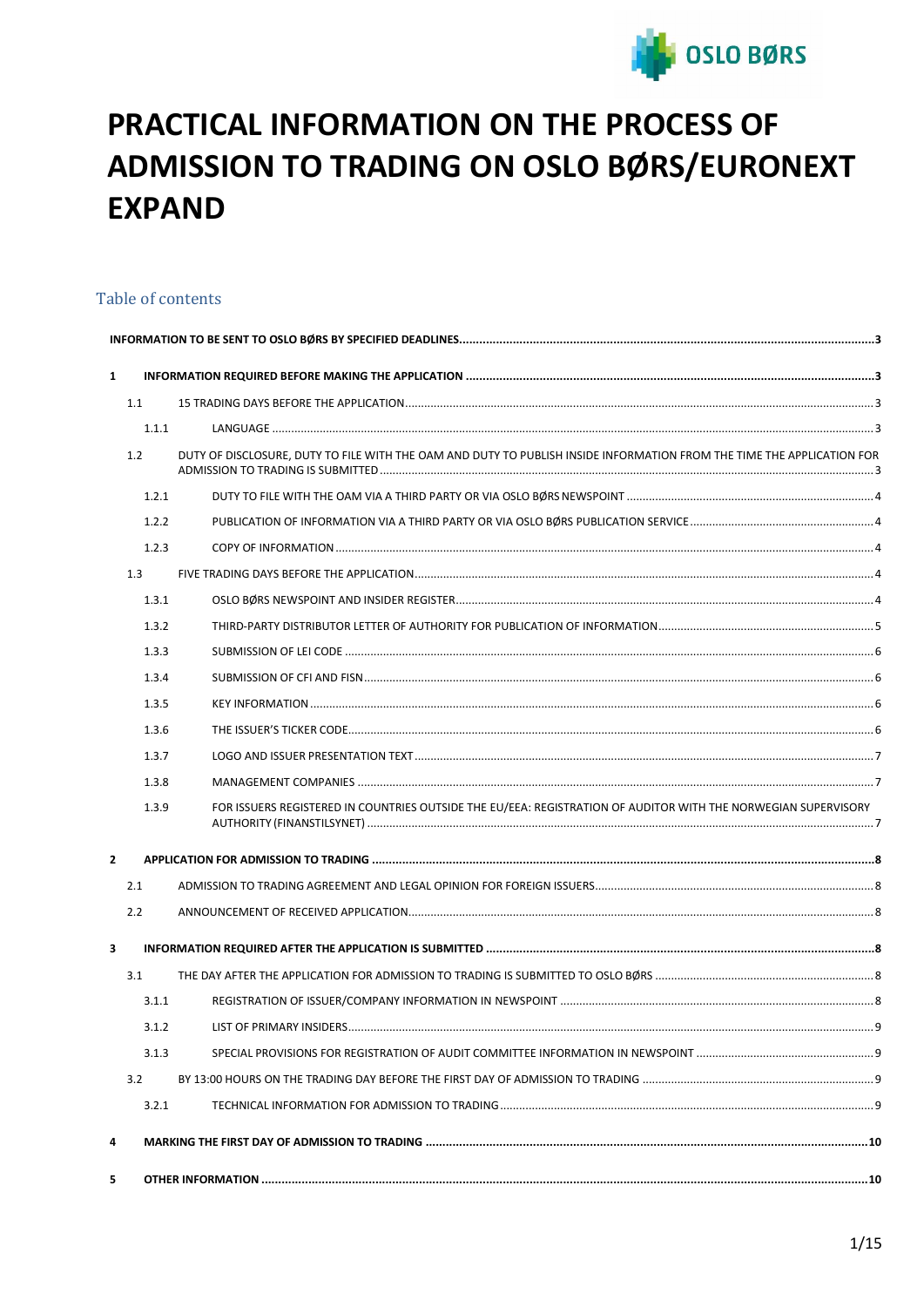

| 6 |  |  |  |
|---|--|--|--|
|   |  |  |  |
|   |  |  |  |
|   |  |  |  |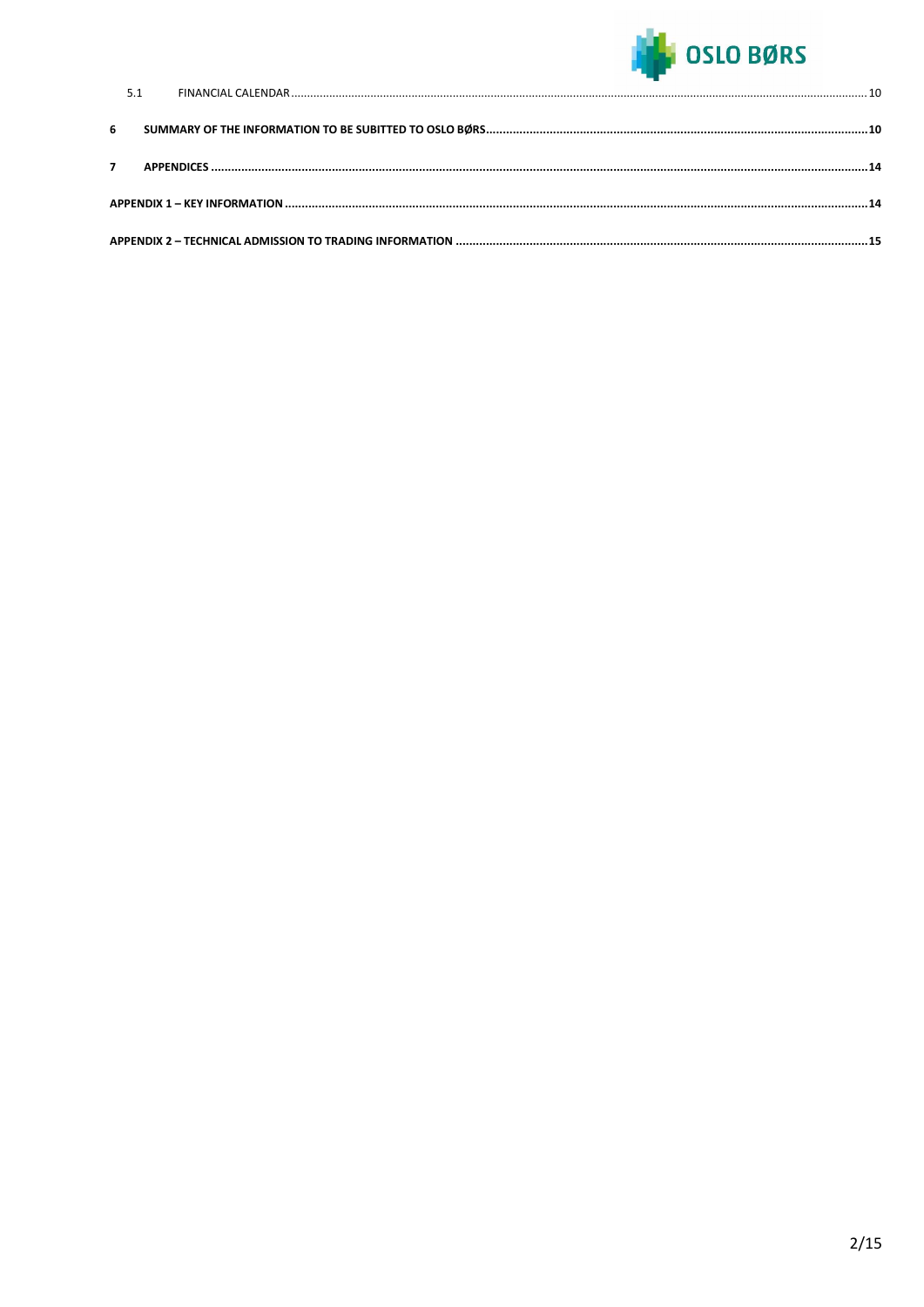

## <span id="page-2-0"></span>**INFORMATION TO BE SENT TO OSLO BØRS BY SPECIFIED DEADLINES**

This document relates to applications for admission to trading on Oslo Børs or Euronext Expand. As part of the admission process and, if the application is approved, the procedures for admission to trading itself, the Issuer must provide information on the Issuer and the Issuer's contact persons.

In addition to the information to be sent by the Issuer to Oslo Børs in the form of the introductory report, application and other correspondence that provides the basis for evaluating whether the Issuer is suitable for admission to trading on Oslo Børs or Euronext Expand, Oslo Børs also requires various other information. This relates both to information of a technical nature needed in order to prepare the systems at Oslo Børs for the Issuer's possible admission to trading, and to marketing information for the presentation to the press and similar publicity that will be arranged if the admission to trading takes place.

This document details the additional information that the Issuer must send to Oslo Børs and the deadline for submission, divided into information that must be sent to Oslo Børs before the Issuer submits its formal application for admission to trading and information that must be sent in the period between submittal of the application and the first day of trading. The document also provides some guidance in respect of the admission to trading process. A short summary of the various items of information that must be submitted to Oslo Børs is provided at the end of the document, along with the deadlines for submission.

If the Issuer will not be able to meet one or more of the deadlines set out below, please contact the officer at Oslo Børs responsible for your application (the "Case Officer") in order to discuss the possibility of adjusting the timetable. Any questions regarding the contents of this document can also be addressed to your Case Officer.

# <span id="page-2-1"></span>**1 INFORMATION REQUIRED BEFORE MAKING THE APPLICATION**

## <span id="page-2-2"></span>**1.1 15 TRADING DAYS BEFORE THE APPLICATION**

## <span id="page-2-3"></span>1.1.1 LANGUAGE

Issuers for which Norway is the home state pursuant to Section 5-4 of the Securities Trading Act are required to use the Norwegian language when publishing information, cf. Section 5-13 of the Securities Trading Act. If such Issuer wishes to publish its announcements solely in English, it must apply for an exemption to this effect. If the Issuer wishes to apply for an exemption from the language requirement, it must submit an application for this no later than 15 Trading Days before submitting its application for admission to trading on Oslo Børs or on Euronext Expand. The application should be sent by e-mail to the Case Officer. Application for exemption can be made at a later time, but it will then only come into effect at a later date (assuming approval of the application).

The application for exemption will be decided in accordance with the guidelines issued by Finanstilsynet (the Financial Supervisory Authority of Norway), cf. Regulation No. 1359 of 6 December 2007. Please also refer to Oslo Børs Circular No. 1/2008.

# <span id="page-2-4"></span>**1.2 DUTY OF DISCLOSURE, DUTY TO FILE WITH THE OAM AND DUTY TO PUBLISH INSIDE INFORMATION FROM THE TIME THE APPLICATION FOR ADMISSION TO TRADING IS SUBMITTED**

The Issuer is subject to the duty of disclosure, the duty to file with the OAM and the duty to publish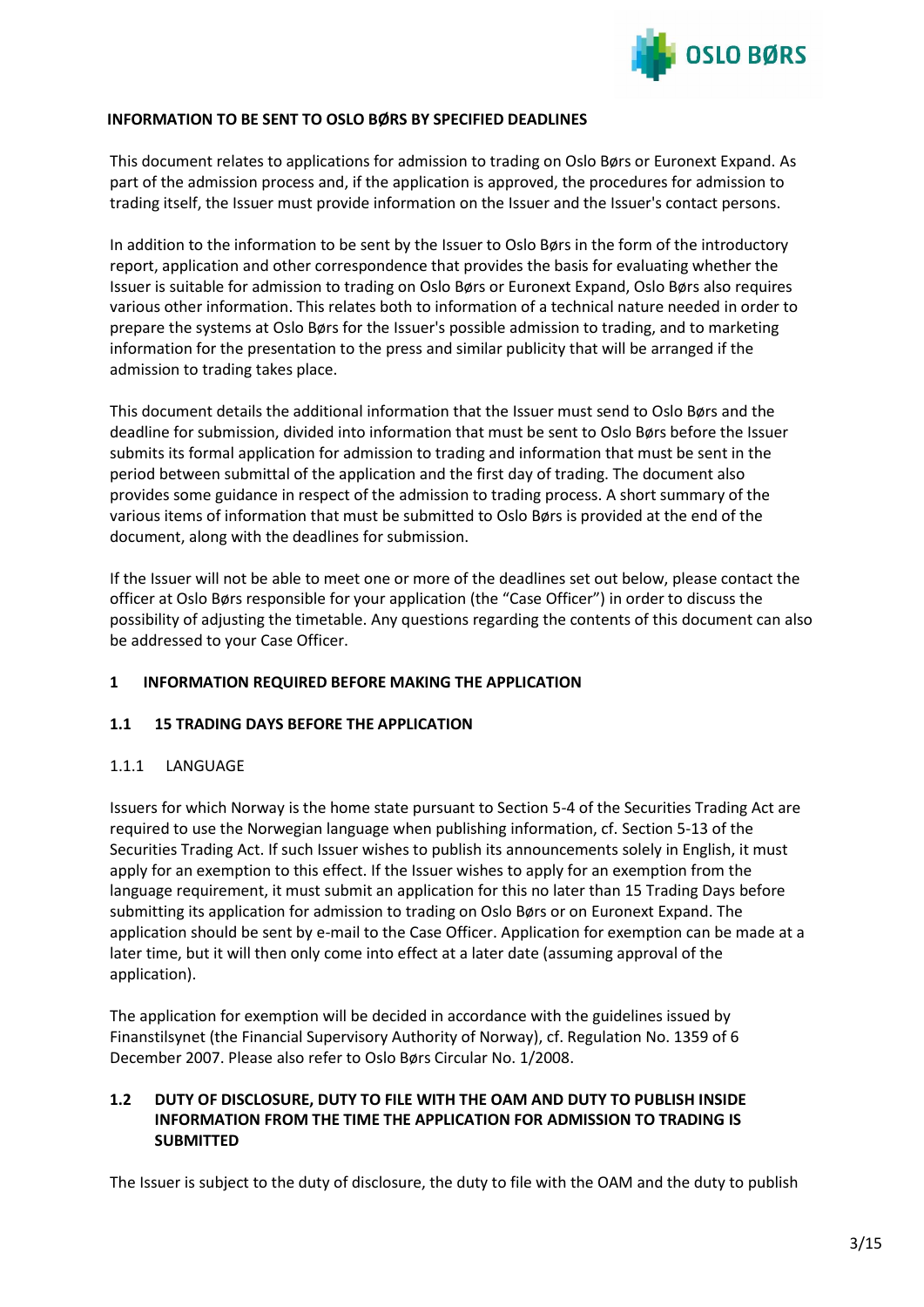

inside information from the time it submits an application for admission to trading on Oslo Børs or Euronext Expand. Once an Issuer has submitted its application, it will be allocated a ticker code and be given access to the Oslo Børs NewsPoint service. See section 1.3.1 for more information on NewsPoint.

The duty to publish inside information applies to Issuers for which Norway is the home state (regardless of whether the Issuer's admission to trading in Norway is a primary or secondary listing), and to Issuers for which Norway is a host state if their Securities are only admitted to trading on Oslo Børs or Euronext Expand.

# <span id="page-3-0"></span>1.2.1 DUTY TO FILE WITH THE OAM VIA A THIRD PARTY OR VIA OSLO BØRSNEWSPOINT

An Issuer with Shares that are either admitted to trading on Oslo Børs or Euronext Expand, or that has submitted an application for such admission to trading, has a duty to file information for storage by sending information subject to the duty of filing to Oslo Børs in its capacity as the officially appointed storage mechanism for Norway (OAM). Filing must take place at the same time as the information is made public. This can be done either via Oslo Børs NewsPoint, a user interface operated by Oslo Børs, or via a third party that submits the announcements directly to the OAM. The duty to file with the OAM applies to Issuers for which Norway is the home state (regardless of whether the Issuer's listing is a primary or secondary listing).

# <span id="page-3-1"></span>1.2.2 PUBLICATION OF INFORMATION VIA A THIRD PARTY OR VIA OSLO BØRS PUBLICATION SERVICE

The duty to publish information means that an Issuer with Shares admitted to trading on Oslo Børs or Euronext Expand, or that have submitted an application for such admission to trading, must either itself publish notifiable information in accordance with the statutory requirements, or make arrangements with a third party to arrange the publication on its behalf. Oslo Børs offers a service for the publication of information, known as the Oslo Børs Publication Service. For further information on this service, please contact Corporate Services at Oslo Børs on [corporate.services@oslobors.no.](mailto:corporate.services@oslobors.no)

Further information on publication through the Oslo Børs Publication Service is available on: <https://www.euronext.com/en/corporate-services/oslo-bors-publication-service>

# <span id="page-3-2"></span>1.2.3 COPY OF INFORMATION

Issuers that do not use the Oslo Børs Publication Service for publishing announcements, or that are not subject to the requirement to file information with the OAM, including Issuers with Norway as their Host Member State, must send a copy to Oslo Børs of all information that the Issuer is required to publish pursuant to the Continuing Obligations. A copy must be sent to Oslo Børs electronically no later than simultaneously with the public disclosure of information.

The information must be provided in accordance with the principles described in section 1.2.1 Duty to file with the OAM via a third party or via Oslo Børs NewsPoint.

# <span id="page-3-3"></span>**1.3 FIVE TRADING DAYS BEFORE THE APPLICATION**

<span id="page-3-4"></span>1.3.1 OSLO BØRS NEWSPOINT AND INSIDER REGISTER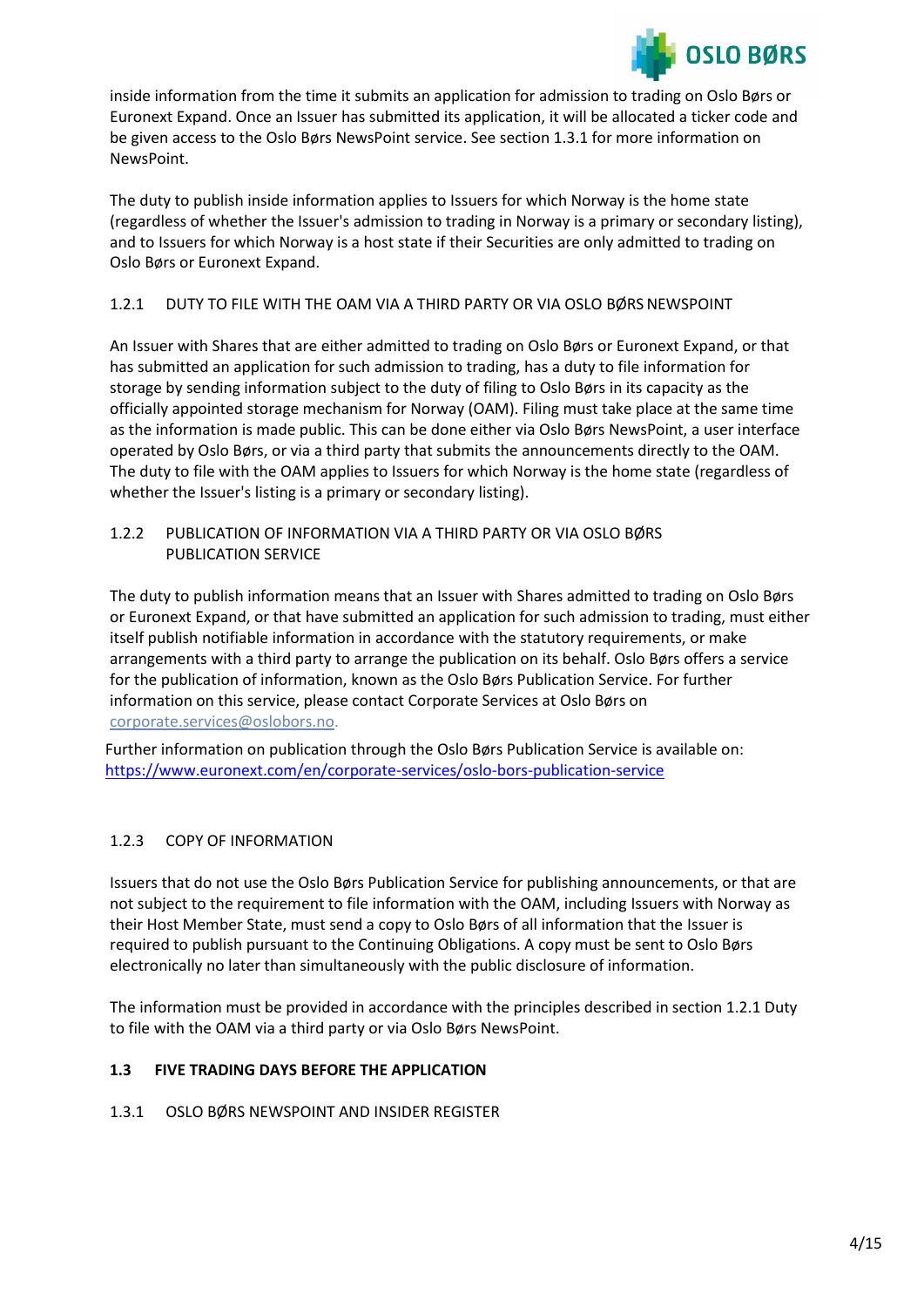

Login to the Oslo Børs NewsPoint service is performed via the customer portal Euronext Connect <sup>1</sup> ("Connect"). User administration is also performed via this portal.

The Oslo Børs NewsPoint user interface can be used for the following tasks:

- Publishing information through the Oslo Børs Publication Service
- Filing information with the OAM or submitting copy of information to Oslo Børs
- Registration of primary insiders, see section 3.1.2
- Registration of Issuer/company information, see sections 3.1.1
- Registration of financial calendar, see section 5.1
- Drawing up and maintaining inside information list (additional software module that require supplementary agreement with Oslo Børs) – for further information contact: [corporate.services@oslobors.no](mailto:corporate.services@oslobors.no)

If the Issuer uses Oslo Børs NewsPoint both for public disclosure of information and filing with the OAM, it is sufficient to submit a single announcement.

Oslo Børs recommends that the Issuer has its own user ID with Oslo Børs NewsPoint with rights for filing information with the OAM or sending copy to Oslo Børs even if the Issuer uses a third party to carry out the duties set out in section 1.2. The purpose of this is to allow the Issuer to carry out its duties if for any reason the third party should fail to carry out these duties on the Issuer's behalf. It will not be possible to use a news distributor to fulfill the obligations of registering primary insiders, Issuer/company information and financial calendar. This must be done in NewsPoint.

## User administration:

Each Issuer has to nominate a user with administrator rights (an Administrator). An Administrator is assigned to i.a. rights to set up new ordinary users on behalf of the Issuer via Connect and give access to the different modules in NewsPoint. The Issuer's administrator will be given access to the system from the day on which it becomes subject to the duty of disclosure. For access to the system, please contact Market Administration by e-mail [MA@oslobors.no, n](mailto:MA@oslobors.no)o later than five Trading Days before the application for admission to trading is submitted.

It is the Issuer's responsibility to produce and operate adequate procedures for managing access to the system, including conducting regular checks to ensure the correct users are registered.

Oslo Børs recommends that the Issuer identifies more than one user to Oslo Børs NewsPoint to make sure that the Issuer at all times is able to handle the Issuer's obligation for publishing of inside information also after the exchange's opening hours.

## <span id="page-4-0"></span>1.3.2 THIRD-PARTY DISTRIBUTOR LETTER OF AUTHORITY FOR PUBLICATION OF INFORMATION

If the Issuer intends to use a distributor other than the Oslo Børs Publication Service to arrange the publication of information and the distributor intends to use Oslo Børs NewsPoint for filing with the OAM or submitting copies to Oslo Børs, the Issuer must contact the Market Administration department either by e-mail t[o MA@oslobors.no](mailto:MA@oslobors.no) no later than five Trading Days before submitting

<sup>1</sup> Euronext Connect is the Euronext customer portal, where companies will find information about their listing. It contains exclusive real-time monitoring of your company's shares, historical trading data and will allow you to manage subscriptions to news alerts and a daily summary of the trading in your stock.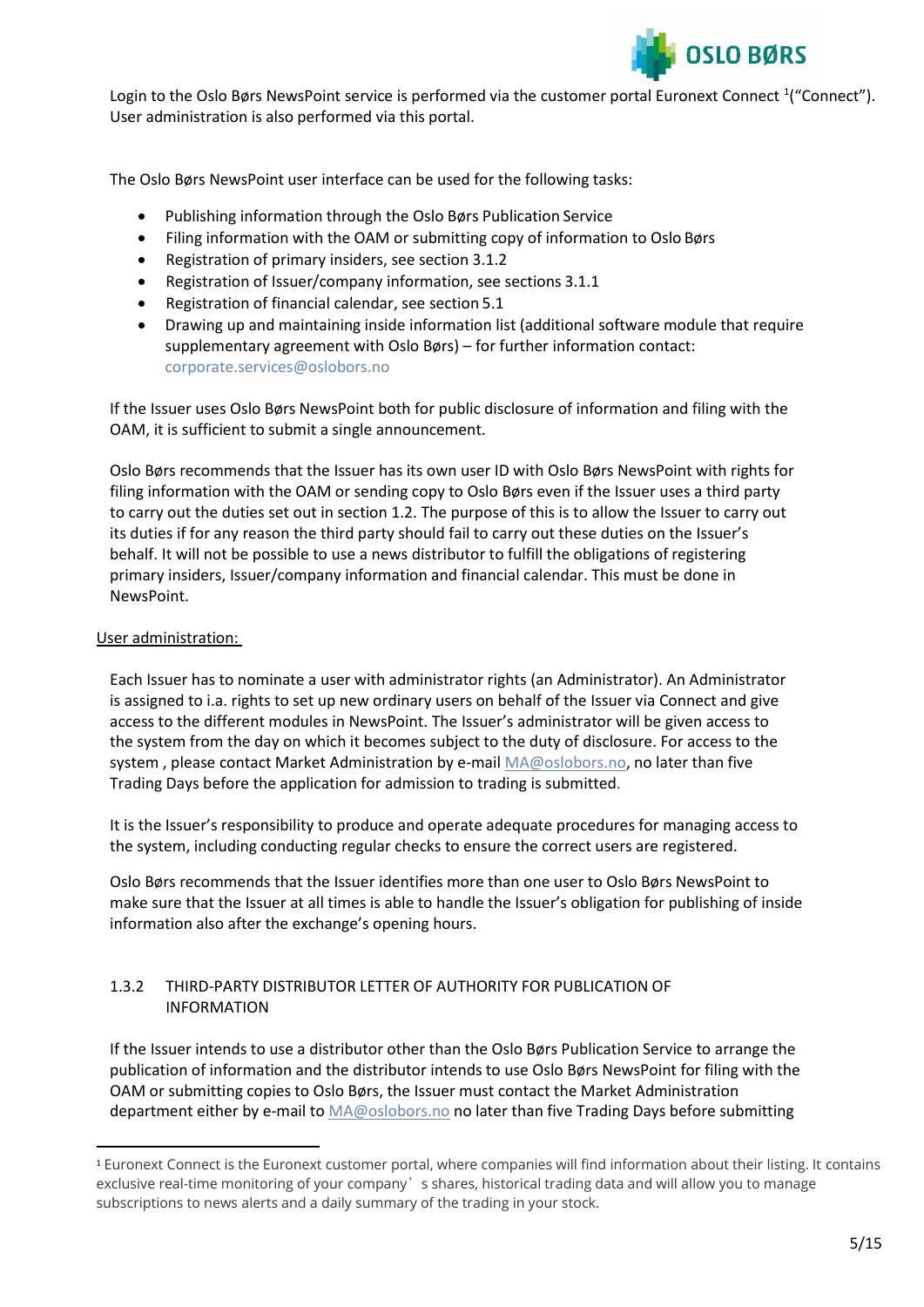

the application for admission to trading.

## <span id="page-5-0"></span>1.3.3 SUBMISSION OF LEI CODE

In accordance with EU-regulations and the EEA Agreement, all Issuers shall be identified through a Legal Entity Identifier (LEI). The LEI code is used to identify legal entities participating in financial transactions and in connection with reporting in the financial market. A legal entity will operate with only one LEI code and this code will be applied worldwide.

Due to this requirement, Oslo Børs must obtain LEI code from all Issuers in an admission to trading process and the Issuer must therefore obtain a LEI code from an authorized LEI issuer.

On this link you will find a list of LEI issuers worldwide: [https://www.gleif.org/en/lei-focus/how-to](https://www.gleif.org/en/lei-focus/how-to-get-an-lei-find-lei-issuing-organizations)[get-an-lei-find-lei-issuing-organizations](https://www.gleif.org/en/lei-focus/how-to-get-an-lei-find-lei-issuing-organizations)

The Issuer's LEI code shall be included in the key information described in section 1.3.5 and Appendix 1.

## <span id="page-5-1"></span>1.3.4 SUBMISSION OF CFI,FISN AND ICB

Classification of Financial Instruments (CFI) is an ISO standard that has been developed to classify financial instruments and standardise communication and registration.

Financial Instrument Short Name (FISN) is an abbreviation for a financial instrument, and is a new ISO standard that has been introduced due to new requirements for reporting to the authorities.

In accordance with regulations, Oslo Børs must obtain both the CFI and FISN for the financial instrument subject to admission to trading from all Issuers in an admission to trading process.

Verdipapirsentralen ASA (VPS) is appointed as National Numbering Agency and issues CFI and FISN for financial instruments for Norwegian companies. Non-Norwegian companies must obtain CFI and FISN from the National Numbering Agency where the company is incorporated.

ICB is an industry classification benchmark that allocates companies to subsector whose definition closely describe the nature of its business. For further information on ICB, see Notis 3.4. section 4 (3) item 32. CFI,FISN and ICB shall be included in the key information described in section 1.3.5 and Appendix 1.

## <span id="page-5-2"></span>1.3.5 KEY INFORMATION

Appendix 1 provides a standard format for the key information needed about the Issuer. This information must be sent to Oslo Børs no later than five Trading Days before the application for admission to trading on Oslo Børs or Euronext Expand is submitted. The Issuer should therefore complete and send a copy of Appendix 1 to the Market Administration department by e-mail to [MA@oslobors.no, w](mailto:MA@oslobors.no)ith a copy to the Case Officer.

## <span id="page-5-3"></span>1.3.6 THE ISSUER'S TICKER CODE

Since the Issuer will be subject to the duty of disclosure as soon as it submits its application, the Issuer's ticker code will be in use by the Oslo Børs NewsPoint system with effect from the day after the application is submitted. The ticker code should reflect the Issuer's name, and the first letter of the code must be the same as the first letter of the Issuer's name. The ticker code must be between three and five characters.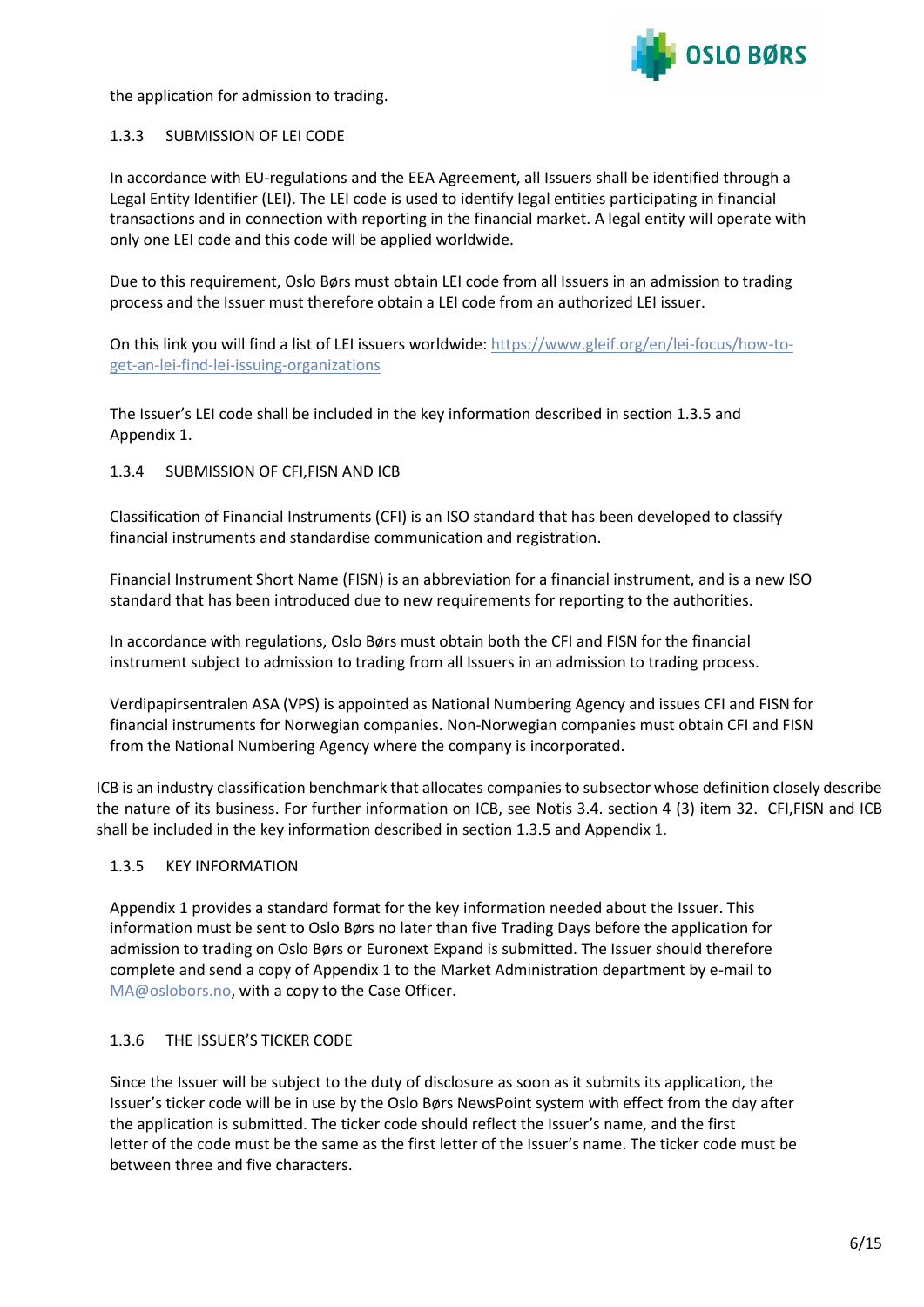

The Issuer must send its proposal for a ticker code to the Market Administration department by email to [MA@oslobors.no, w](mailto:MA@oslobors.no)ith a copy to the Case Officer, no later than five Trading Days before the application for admission to trading on Oslo Børs or Euronext Expand is submitted. Oslo Børs will liaise with the Issuer in order to determine a ticker code no later than two Trading Days before the Issuer submits its application for admission to trading.

# <span id="page-6-0"></span>1.3.7 LOGO AND ISSUER PRESENTATION TEXT

With effect from the date it applies for admission to trading, the Issuer will appear on Euronext website with its logo and a short presentation text. To achieve this, Oslo Børs needs a vector based logo in .eps format. The presentation text will also be included in a press release that Oslo Børs will issue when Oslo Børs has made its decision on the Issuer's application for admission to trading

The logo and Issuer presentation text (maximum of 500 characters including spaces) must be sent to the Market Administration department by e-mail to [MA@oslobors.no](mailto:MA@oslobors.no) and [newlisting@oslobors.no](mailto:newlisting@oslobors.no) with a copy to the Case Officer, no later than five Trading Days before submitting its application for admission to trading.

# <span id="page-6-1"></span>1.3.8 MANAGEMENT COMPANIES

Management Companies (as defined in Rule Book II) are obliged to comply with the provisions to which the Issuer applying for admission to trading would be subject were it to have carried out these functions itself. The Issuer applying for admissin to trading shall guarantee that any breach of the Rules applying for Issuer's with Shares admitted to trading on Oslo Børs or Euronext Expand caused by the party that carries out the operations or activities shall be dealt with as if the breach was caused by the Issuer itself.

No later than five Trading Days before the application for admission to trading is submitted, the Management Company and the Issuer must enter into a standard agreement with Oslo Børs setting out the responsibilities and duties of the Issuer and the Management Company vis-à-vis Oslo Børs. The standard agreement which has form as a statement of acceptance must be sent to the Case Officer, with a copy to the Market Administration department by e-mail to [MA@oslobors.no.](mailto:MA@oslobors.no)

The standard agreement *Statment of acceptance - Management Companies* is available from our website[: https://www.oslobors.no/ob\\_eng/Oslo-Boers/Regulations/Notices-and](https://www.oslobors.no/ob_eng/Oslo-Boers/Regulations/Notices-and-other-documentation)[other-documentation](https://www.oslobors.no/ob_eng/Oslo-Boers/Regulations/Notices-and-other-documentation)

# <span id="page-6-2"></span>1.3.9 FOR ISSUERS REGISTERED IN COUNTRIES OUTSIDE THE EU/EEA: REGISTRATION OF AUDITOR WITH THE NORWEGIAN SUPERVISORY AUTHORITY (FINANSTILSYNET)

The 8th Company Directive (the Statutory Audit Directive) contains provisions regarding thirdcountry auditors. The provisions have been incorporated into Norwegian legislation through the Regulation of 30 June 2010 No. 1055 on registration and oversight of third-country auditors.

A third-country auditor is defined as a party who carries out audits of the annual accounts of a company subject to a statutory audit obligation, that is registered in a country outside the EU/EEA (third-country) and that has transferable securities admitted to trading on a regulated market in Norway. Third-country auditors are required to register with the Norwegian Supervisory Authority (Finanstilsynet) and are subject to Finanstilsynet's oversight. Finanstilsynet may exempt a registered third-country auditor from oversight if the auditor oversight authority of another EEA country or a third country's system of quality oversight assessed as equivalent in accordance with the Directive Article 46, has carried out a quality review of the audit entity during the previous three years. The provisions on registration and oversight are designed to increase investor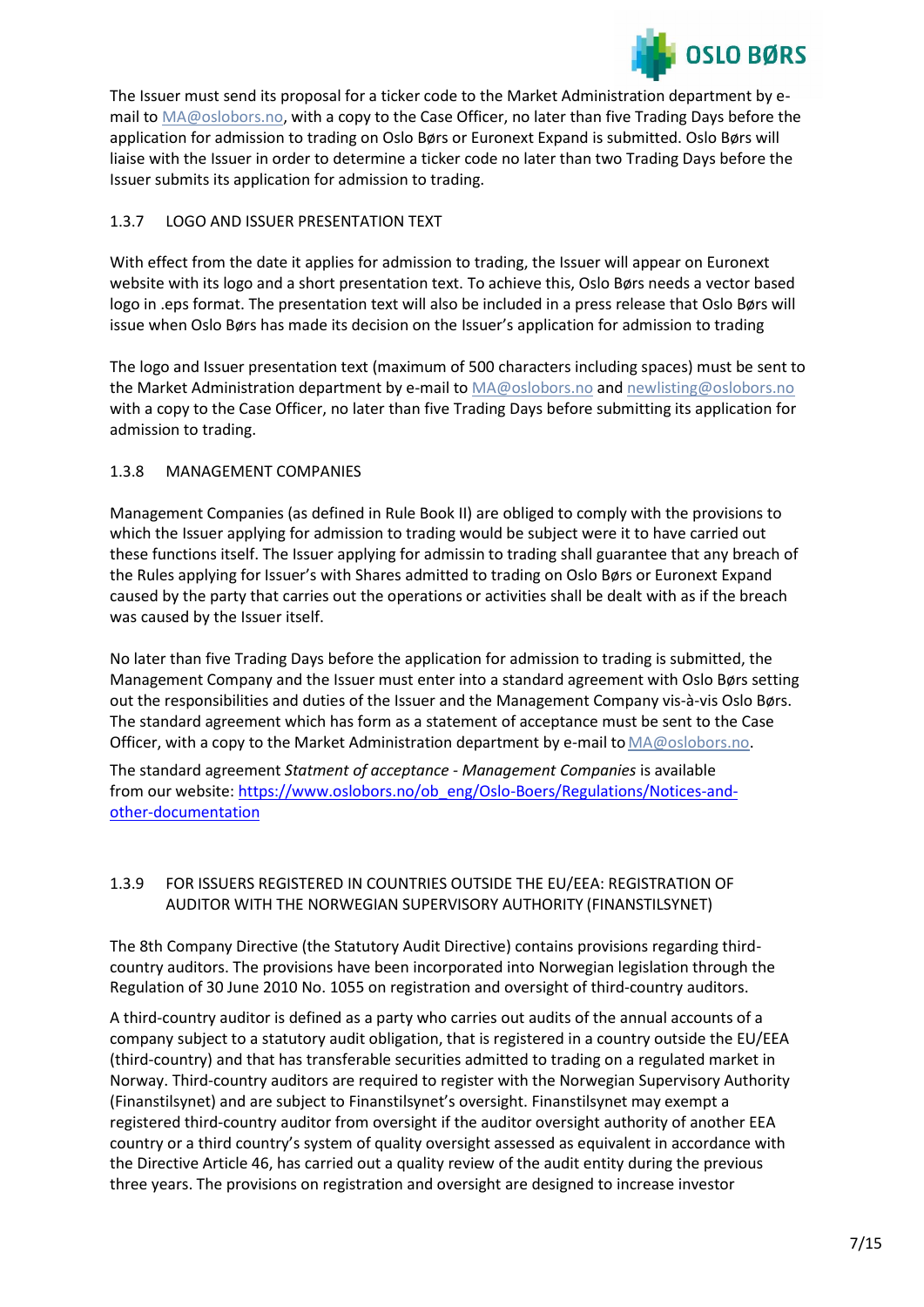

protection.

An audit report provided by a third-country auditor or a third-country audit firm that is not registered as set out above will have no legal effect. For further information please refer to Finanstilsynet's website:

[https://www.finanstilsynet.no/en/finanstilsynets-registry/register-for-third-country-auditors-and](https://www.finanstilsynet.no/en/finanstilsynets-registry/register-for-third-country-auditors-and-audit-entities/?id)[audit-entities/?id=](https://www.finanstilsynet.no/en/finanstilsynets-registry/register-for-third-country-auditors-and-audit-entities/?id)

Third-country Issuers applying for admission to trading are required to provide Oslo Børs with a confirmation that their auditor is registered with Finanstilsynet. The confirmation must be sent to the Case Officer per e-mail no later than 5 Trading Days prior to the deadline for submitting an application for admission to trading.

# <span id="page-7-0"></span>**2 APPLICATION FOR ADMISSION TO TRADING**

## <span id="page-7-1"></span>**2.1 ADMISSION TO TRADING AGREEMENT AND LEGAL OPINION FOR FOREIGN ISSUERS**

A foreign Issuer must enter into an admission to trading agreement. The Issuer must produce a legal opinion from an external attorney addressed to Oslo Børs to confirm that the admission to trading agreement is binding on the Issuer and that there are no formal obstacles to the Issuer performing its obligations pursuant to this agreement.

The admission to trading agreement and the legal opinion must be sent by e-mail to the Case Officer no later than the time at which the application must be submitted.

The standard agreement *Statement of acceptance-Admission to trading of foreign issuers* is availabe on the follwoing link on our website[: https://www.oslobors.no/ob\\_eng/Oslo-](https://www.oslobors.no/ob_eng/Oslo-Boers/Regulations/Notices-and-other-documentation)[Boers/Regulations/Notices-and-other-documentation](https://www.oslobors.no/ob_eng/Oslo-Boers/Regulations/Notices-and-other-documentation)

## <span id="page-7-2"></span>**2.2 ANNOUNCEMENT OF RECEIVED APPLICATION**

On the day of receipt of application, the Market Administration will announce that the application has been received. If the Issuer subsequently withdraws the application, or if Oslo Børs does not approve the application, this will also be announced by the Market Administration. In either case, the Issuer will then no longer have access to Oslo Børs NewsPoint.

# <span id="page-7-3"></span>**3 INFORMATION REQUIRED AFTER THE APPLICATION IS SUBMITTED**

## <span id="page-7-4"></span>**3.1 THE DAY AFTER THE APPLICATION FOR ADMISSION TO TRADING IS SUBMITTED TO OSLO BØRS**

## <span id="page-7-5"></span>3.1.1 REGISTRATION OF ISSUER/COMPANY INFORMATION IN NEWSPOINT

In the function "Company Information" in the Oslo Børs NewsPoint electronic portal, the Issuers must update and check the information about the Issuer required by Oslo Børs. Logon is the same as for publication and storage of primary insiders as mentioned in section 1.3.1. In NewsPoint, there are also accompanying help texts for each item to be completed about the Issuer. The requirement to register and maintain Issuer/company information is set out in section 2.7 of Rule Book II. We request the Issuer to register Issuer/company information the day after the Issuer's application for admissio to trading is submitted to Oslo Børs.

For access to Oslo Børs NewsPoint and user guidelines, please see section 1.3.1.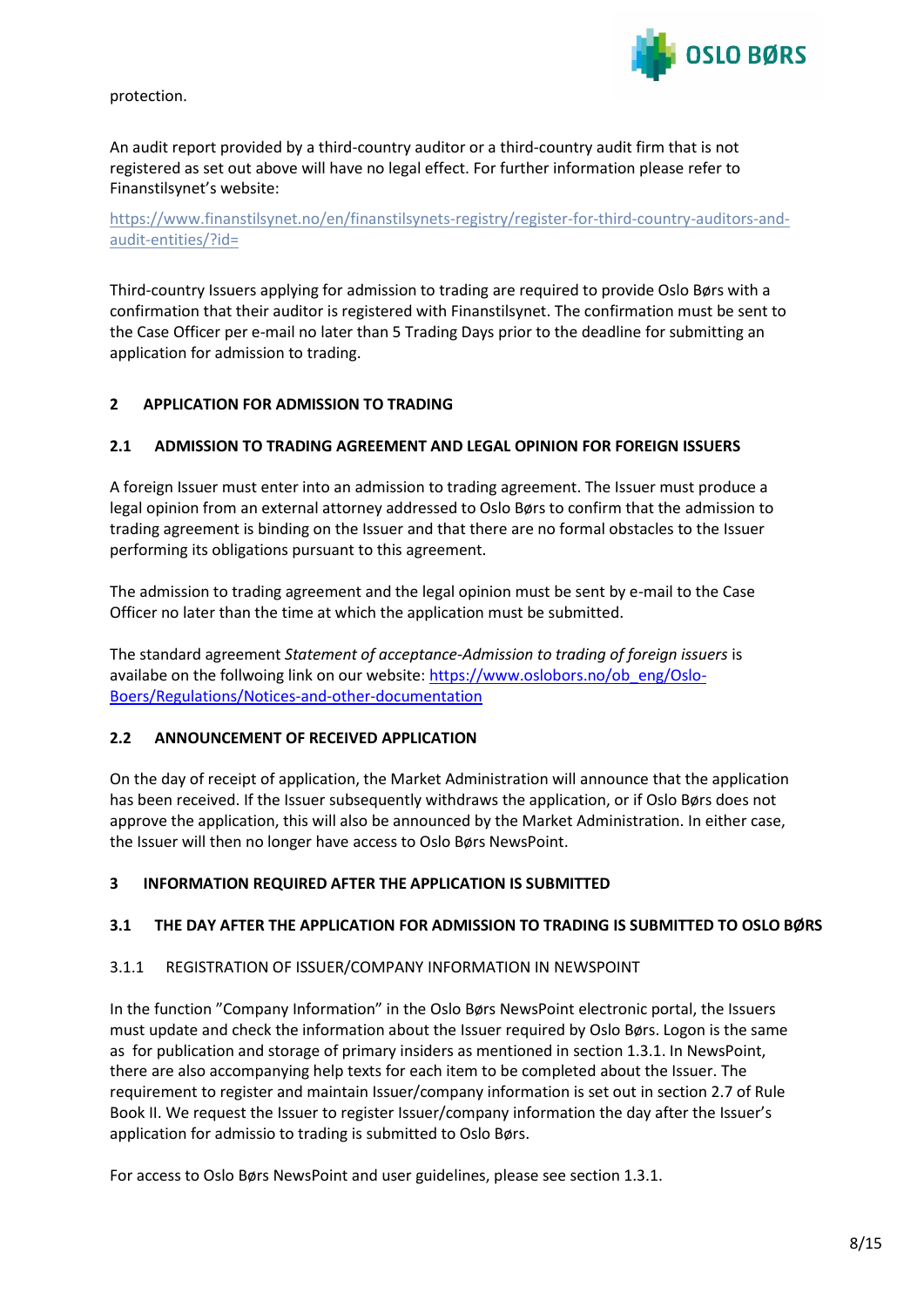

Kindly send a confirmation to the Market Administration department by e-mail to [MA@oslobors.no](mailto:%20MA@oslobors.no) when the registration is complete.

# <span id="page-8-0"></span>3.1.2 LIST OF PRIMARY INSIDERS

The Issuer must produce a list of its primary insiders and close associates when the application for admission to trading is submitted to Oslo Børs, cf. MAR article 19 no. 5 and the Securities Trading Regulations, Section 3-3. Primary insiders and their close associates must be registered using the Oslo Børs primary insider register system. This must be registered within the end of the day after the Issuer has applied for admission to trading. The registered information must be kept up to date with any subsequent changes without undue delay. It is the issuer who is responsible for registering primary insiders and close associates in the primary insider register of Oslo Børs.

For access to the insider register and user guidelines, please see section 1.3.1. The name of the Issuer, the names of its primary insiders and their position with the Issuer will be available to the public through our website. Additional data registered in the Oslo Børs insider register system is handled confidentially.

## <span id="page-8-1"></span>3.1.3 SPECIAL PROVISIONS FOR REGISTRATION OF AUDIT COMMITTEE INFORMATION IN NEWSPOINT

Issuers must have an Audit Committee or equivalent corporate body with the duties and composition mentioned in Article 41 of the Statutory Audit Directive 2006/43/EC. See also Rule Book II section 3.1.3.6.

Section 12-1 the Securities Trading Regulations stipulates that issuers must produce documentary evidence of compliance with the requirements set out in the regulations. In order to satisfy the requirement for documentary evidence, issuers must register information about their Audit Committee in Oslo Børs NewsPoint the day after the application for admission to trading is submitted to Oslo Børs. Please note that the requirement for Issuers that qualify for one of the exemptions from the duty to establish an Audit Committee should also register information about this within the deadline mentioned above. In NewsPoint, there are also accompanying help texts for each item to be completed about the Issuer. For a more detailed description of the functionality "Company Information" see section 3.1.1 regarding registering of other Issuer/company information in NewsPoint.

## <span id="page-8-2"></span>**3.2 GENERAL INFORMATION REGARDING REGISTRATION OF THE SHARES IN THE TRADING SYSTEM**

The Issuers Shares will be registered in the trading system (Optiq) in the afternoon two days prior to the first day of trading. The registration in Optiq will be visible for external parties the following day. For the sake of clarity this registration is required for technical purposes and does not in itself imply that all the conditions and documentation requirments for admission to trading have been met.

# **3.3 BY 13:00 HOURS ON THE TRADING DAY BEFORE THE FIRST DAY OF ADMISSION TO TRADING**

## <span id="page-8-3"></span>3.3.1 TECHNICAL INFORMATION FOR ADMISSION TO TRADING

No later than 13:00 hours on the Trading Day before the first day of admission to trading, the Issuer must send certain technical admission to trading information to Oslo Børs. This information is used for various purposes, including the technical preparation of the systems at Oslo Børs and as the basis for information about the Issuer.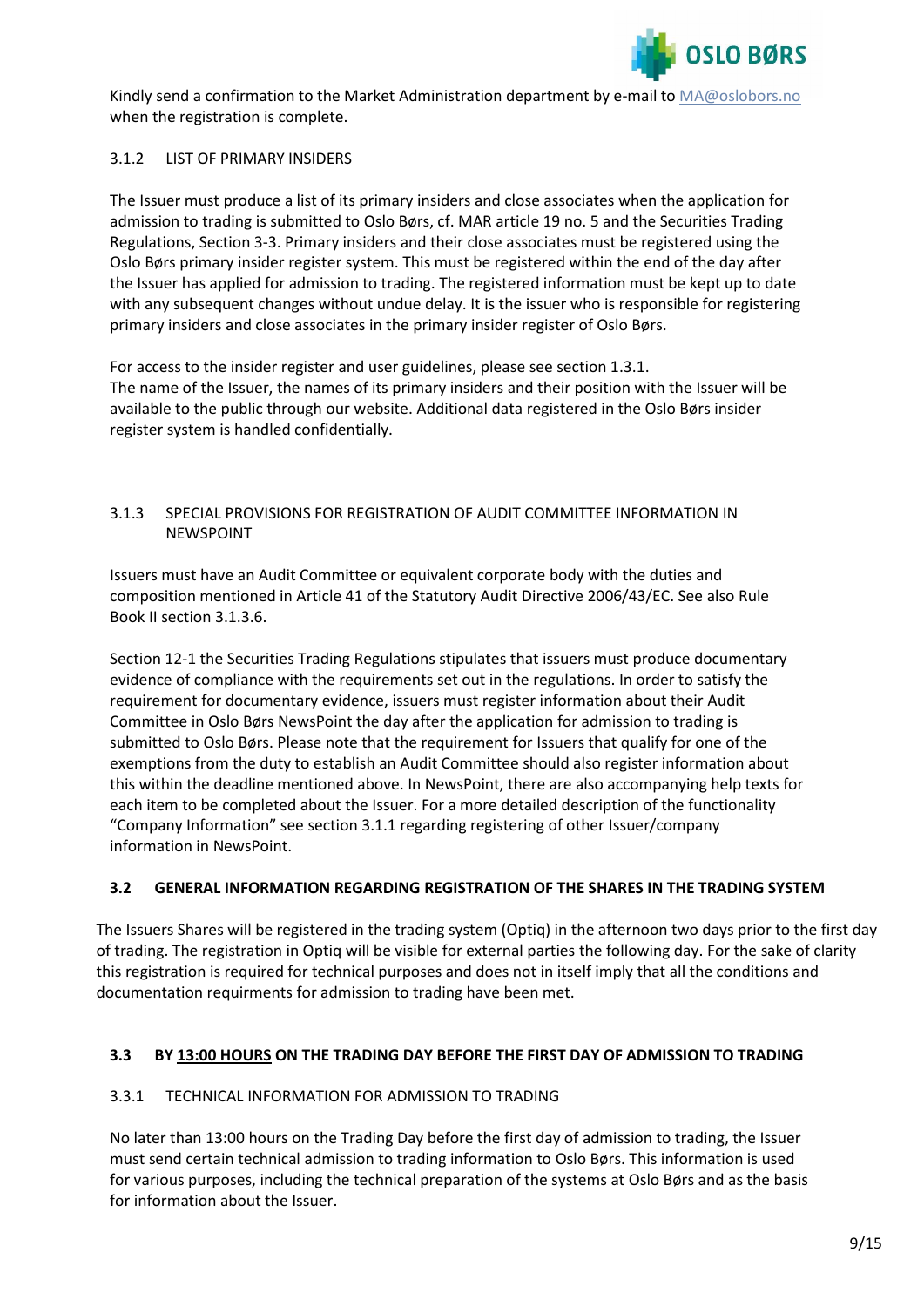

Appendix 2 provides a format for submitting the technical admission to trading information. This appendix must be submitted to the Market Administration department by e-mail to [MA@oslobors.no](mailto:MA@oslobors.no) as soon as possible and no later than 13:00 hours on the Trading Day before the first day of admission to trading, with a copy to the Case Officer.

In addition, some other documentation must be received by Oslo Børs at the latest 13:00 hours on the same day, as further set out in Notice 3.4 section 8.

# <span id="page-9-0"></span>**4 MARKING THE FIRST DAY OF ADMISSION TO TRADING**

Please contact the Case Officer to agree the arrangements for marking the first day of trading and the possibility of the Issuer giving a presentation on this day.

# <span id="page-9-1"></span>**5 OTHER INFORMATION**

# <span id="page-9-2"></span>**5.1 FINANCIAL CALENDAR**

Pursuant to Section 4.4.3 of Rule Book II, all Issuers must publish a financial calendar once a year.

In the function "Financial Calendar" in the Oslo Børs NewsPoint portal, the Issuers must register and publish the content of its financial calendar no later than on the first day of admission to trading. On the basis of the registration a stock exchange announcement will automatically be distributed via Oslo Børs' news feed in the "ADDITIONAL REGULATED INFORMATION REQUIRED TO BE DISCLOSED UNDER THE LAWS OF A MEMBER STATE" notification category. The message will also be stored and published on [www.newsweb.no](http://www.newsweb.no/). It will not be possible to use a news providers' third-party system for this purpose.

The logon information is the same as for NewsPoint for publication and storage of primary insiders as mentioned in section 1.3.1. For access to Oslo Børs NewsPoint and user guidelines, please see section 1.3.1.

We request the Issuer to register the financial calendar no later than on the first day of admission to trading. Kindly send a confirmation to the Market Administration department by e-mail to; [MA@oslobors.no](mailto:MA@oslobors.no) and Case Officer when the registration is complete.

# <span id="page-9-3"></span>**6 SUMMARY OF THE INFORMATION TO BE SUBITTED TO OSLO BØRS**

MA = Market Administration, [MA@oslobors.no](mailto:MA@oslobors.no)  CO = Corporate Communications, [communications@oslobors.no](mailto:communications@oslobors.no) NL = New listing[, newlisting@oslobors.no](mailto:newlisting@oslobors.no)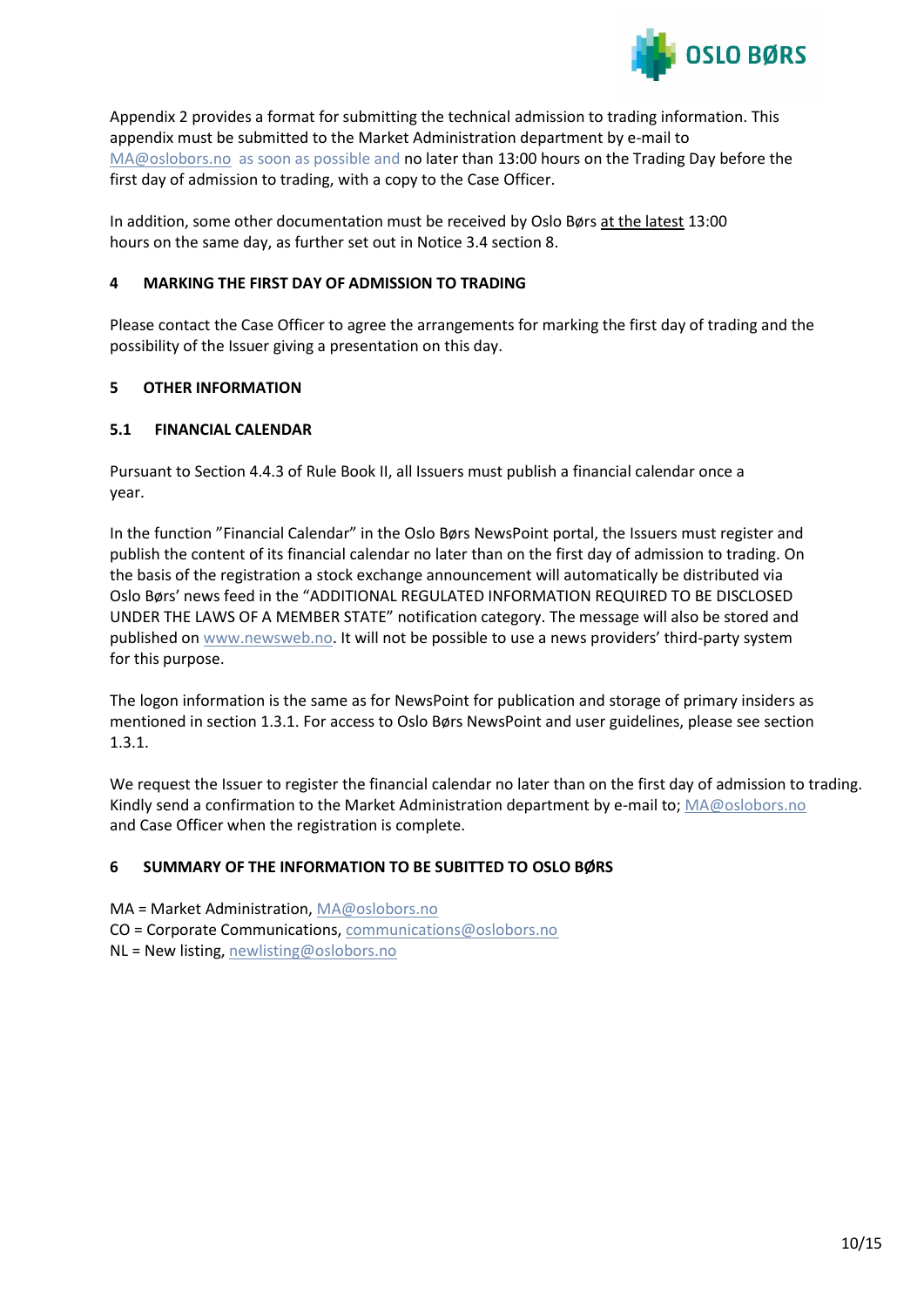

| <b>Section</b> | <b>Description</b>                  | <b>Deadline</b>           | Send to        | <b>Appendix</b> |
|----------------|-------------------------------------|---------------------------|----------------|-----------------|
| 1.1.1          | <b>Exemption from</b>               | 15 Trading Days before    | Case Officer + |                 |
|                | language                            | filing the application    | copy to MA     |                 |
|                | requirement                         |                           |                |                 |
| 1.3.1          | Access to Oslo Børs                 | 5 Trading Days before     | $MA + copy to$ |                 |
|                | NewsPoint (via                      | filing the application    | Case Officer   |                 |
|                | Connect)                            |                           |                |                 |
| 1.3.3          | Key information,                    | 5 Trading Days before     | $MA + copy to$ | Appendix 1      |
| 1.3.4<br>1.3.  | including LEI, CFI,<br>FISN and ICB | filing the application    | Case Officer   |                 |
| 5              |                                     |                           |                |                 |
| 1.3.6          | Ticker code for the                 | 5 Trading Days before     | $MA + copy to$ |                 |
|                | Issuer                              | filing the application    | Case Officer   |                 |
| 1.3.7          | Logo and                            | 5 Trading Days before     | MA and NL +    | Appendix 3      |
|                | presentation text                   | filing the application    | copy to Case   |                 |
|                |                                     |                           | Officer        |                 |
| 1.3.8          | Management                          | 5 Trading Days before     | Case Officer + |                 |
|                | Companies                           | filing the application    | copy to MA     |                 |
| 1.3.9          | For Issuers                         | 5 Trading Days before     | Case Officer   |                 |
|                | registered in                       | filing the application    |                |                 |
|                | countries outside the               |                           |                |                 |
|                | EU/EEA: registration                |                           |                |                 |
|                | of auditor with the                 |                           |                |                 |
|                | Norwegian                           |                           |                |                 |
|                | Supervisory                         |                           |                |                 |
|                | Authority                           |                           |                |                 |
|                | (Finanstilsynet)                    |                           |                |                 |
|                |                                     |                           |                |                 |
| 2.1            | Admission to trading                | No later than the time at | Case Officer   |                 |
|                | agreement and legal                 | which the application     |                |                 |
|                | opinion for foreign                 | must be submitted         |                |                 |
|                | Issuers                             |                           |                |                 |

# **Information prior to submitting the application for admission to trading:**

# **Information following the application for admission to trading:**

| <b>Section</b> | <b>Description</b> | <b>Deadline</b>          | Send to        | <b>Appendix</b> |
|----------------|--------------------|--------------------------|----------------|-----------------|
| 3.1.1          | Registration of    | The day after            | $MA + copy to$ |                 |
|                | Issuer/company     | application is submitted | Case Officer   |                 |
|                | information in     |                          |                |                 |
|                | NewsPoint          |                          |                |                 |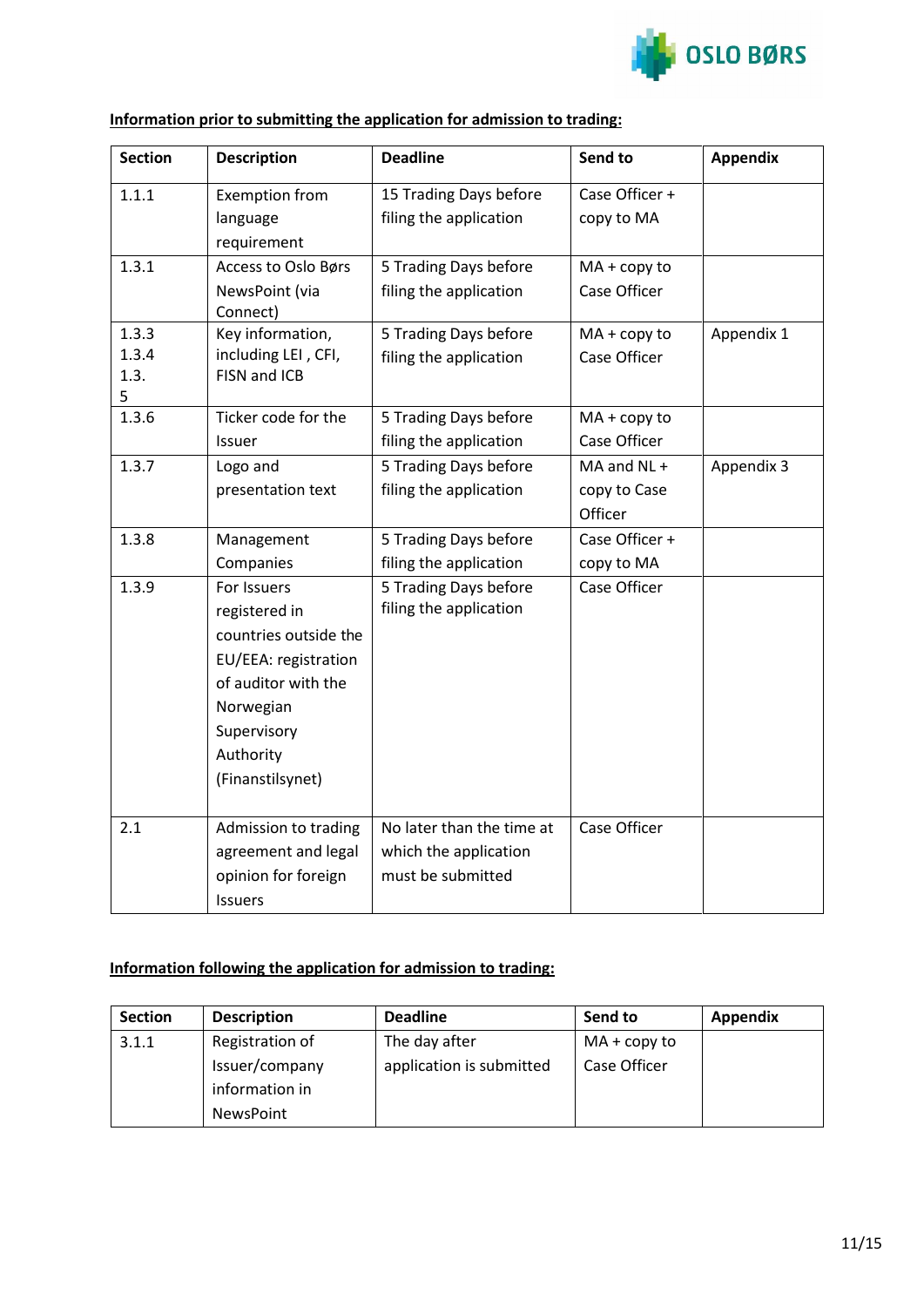

| 3.1.2 | Registration of  | The day after the Issuer |  |
|-------|------------------|--------------------------|--|
|       | primary insiders | has been gived access to |  |
|       |                  | the system (Oslo Børs    |  |
|       |                  | NewsPoint)               |  |
|       |                  |                          |  |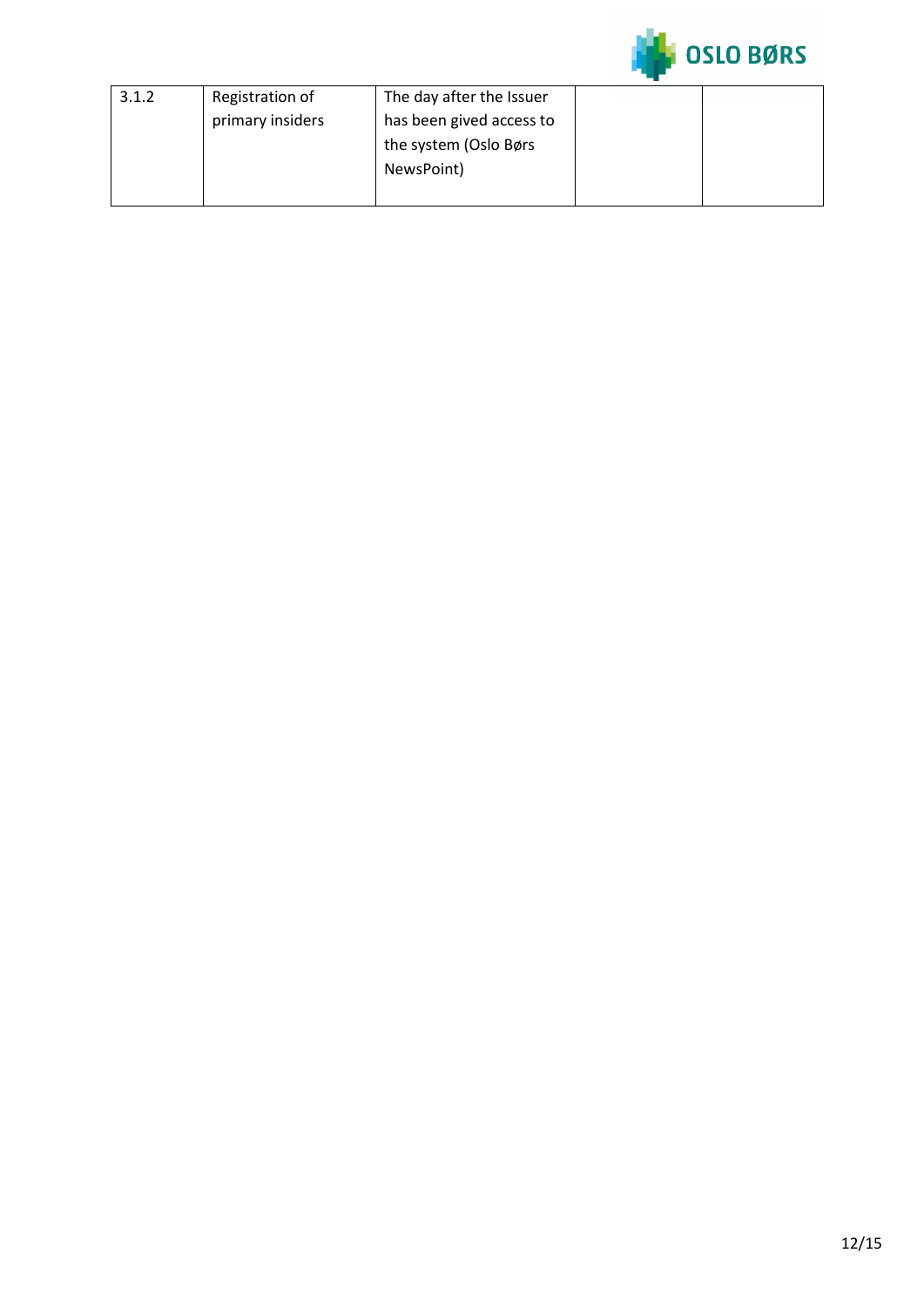

| 3.2.1 | Technical<br>admission to<br>trading<br>information | By 13:00 hours on the<br>Trading Day prior to the<br>first day of admission to<br>trading | $MA + copy to$<br>Case Officer | Appendix 2 |
|-------|-----------------------------------------------------|-------------------------------------------------------------------------------------------|--------------------------------|------------|
| 5.1   | Financial calendar                                  | No later than on the first<br>day of admission to trading Case Officer                    | $MA + copy to$                 |            |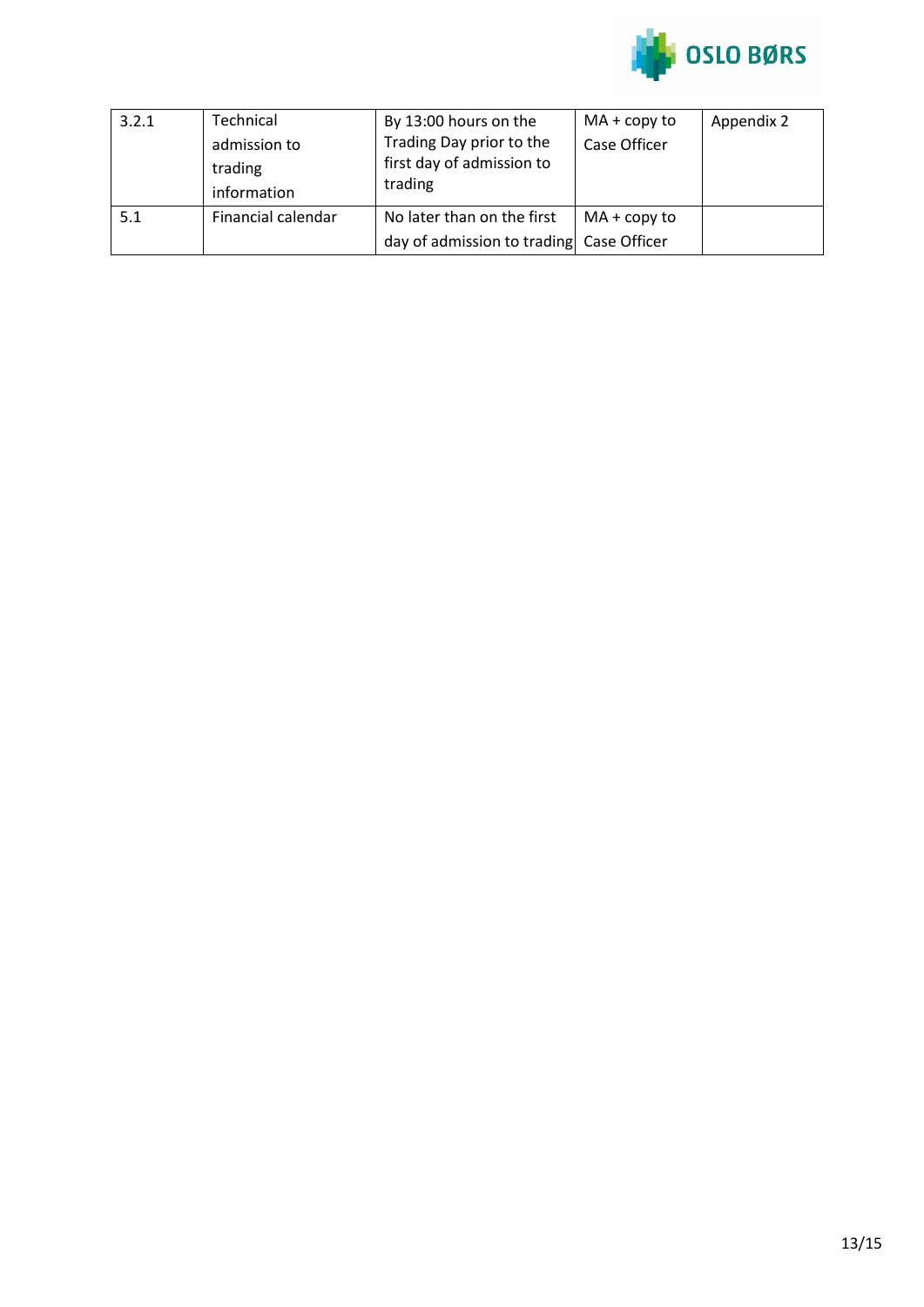

## <span id="page-13-0"></span>**7 APPENDICES**

#### <span id="page-13-1"></span>**APPENDIX 1 – KEY INFORMATION**

| INFORMATION ON A NEW ISSUER ON OSLO BØRS/EURONEXT EXPAND                                   |      |                    |  |  |
|--------------------------------------------------------------------------------------------|------|--------------------|--|--|
| Company name:                                                                              |      |                    |  |  |
| LEI code:                                                                                  |      |                    |  |  |
| CFI:                                                                                       |      |                    |  |  |
| FISN:                                                                                      |      |                    |  |  |
| ICB:                                                                                       |      |                    |  |  |
| Company registration number:                                                               |      |                    |  |  |
| Address:                                                                                   |      |                    |  |  |
| Office address, if different to above address:                                             |      |                    |  |  |
| Telephone number:                                                                          |      |                    |  |  |
| <b>Chief Executive Officer:</b>                                                            |      |                    |  |  |
| <b>Chief Financial Officer:</b>                                                            |      |                    |  |  |
| Main marketplace contact:                                                                  |      |                    |  |  |
| Alternative market place contact:                                                          |      |                    |  |  |
| Contact persons for the marketplace: main/alternative                                      | Main | <b>Alternative</b> |  |  |
| Direct telephone number:                                                                   |      |                    |  |  |
| Mobile telephone number:                                                                   |      |                    |  |  |
| E-mail address:                                                                            |      |                    |  |  |
| Title of contact person:                                                                   |      |                    |  |  |
| Auditor:                                                                                   |      |                    |  |  |
| ISIN number:                                                                               |      |                    |  |  |
| Website address:                                                                           |      |                    |  |  |
| Ticker code:                                                                               |      |                    |  |  |
| Primary or secondary listing:                                                              |      |                    |  |  |
| Accounting principles e.g. IFRS, Canadian GAAP or US GAAP:                                 |      |                    |  |  |
| Admitted to trading on other exchange/regulated market<br>(state which):                   |      |                    |  |  |
| Legal jurisdiction/court:                                                                  |      |                    |  |  |
| Group yes/no:                                                                              |      |                    |  |  |
| Home state for approval of prospectuses:                                                   |      |                    |  |  |
| Home state for duty to publish periodic information:                                       |      |                    |  |  |
| Subject to Norwegian takeover rules yes/no:                                                |      |                    |  |  |
| Distributor to be used for publishing information:                                         |      |                    |  |  |
| Will the distributor manage OAM filing/submission of copy<br>announcements for the Issuer: |      |                    |  |  |